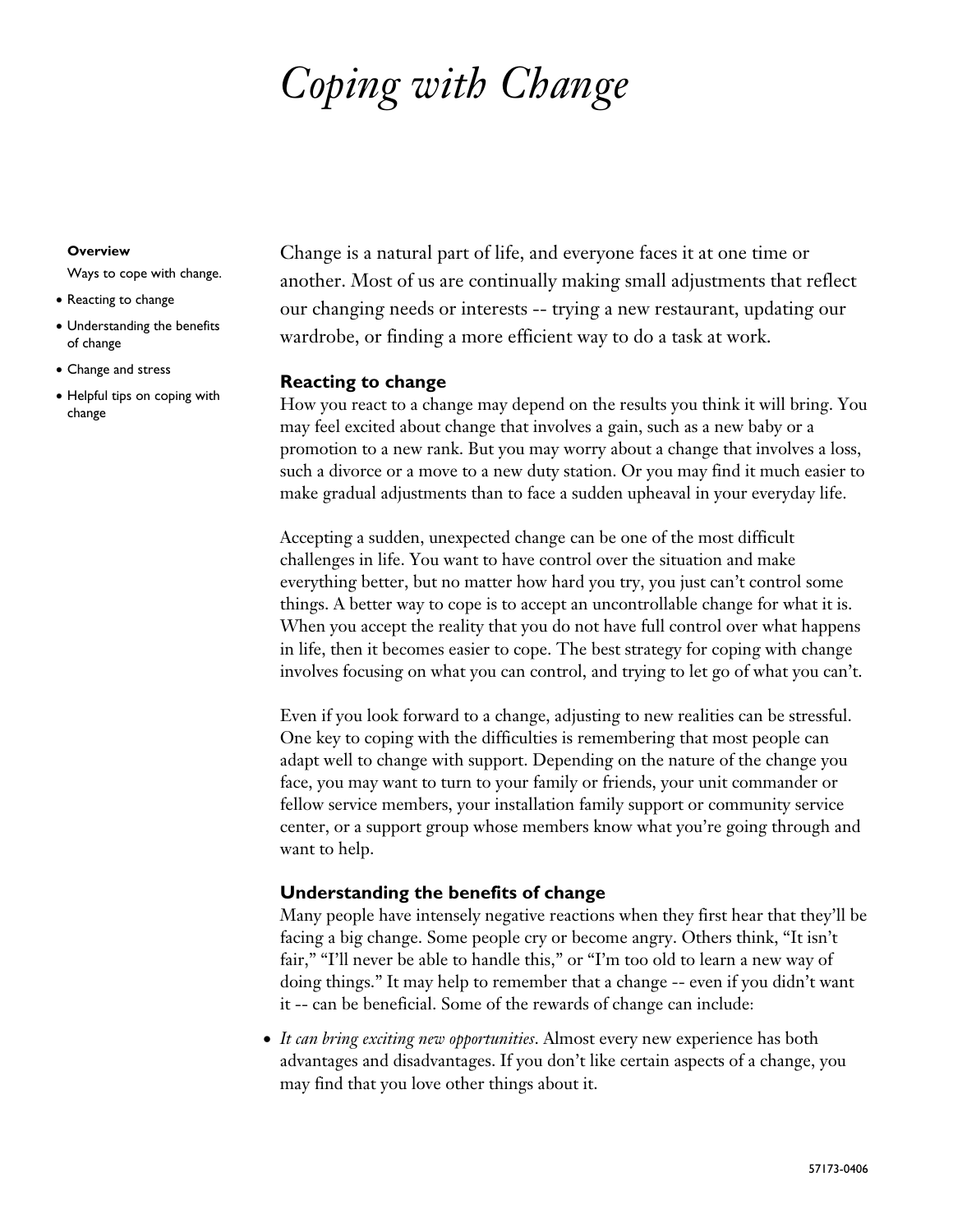- *It can help you stay flexible.* It's easy to fall into a rut or become "set in your ways." A change in one area of life can help you stay flexible and make other needed changes.
- *It can build self-confidence.* Many experts believe that if people don't change, they don't grow. Staying in a comfortable situation can be fine for a while. But over time, it can become tedious or cause you to lose confidence in your ability to do well at other tasks or in another setting.
- *It can educate*. New experiences can bring greater knowledge, awareness, and expertise if you allow it.
- *It can help you focus on your priorities*. Change can give you a new perspective on yourself and others. Sometimes when you are forced to make choices and decisions, you realize what is really valuable to you.
- *It can make you stronger.* When you accept a change, you can find something positive in it. When you successfully cope with a tough change, it will help you become stronger for the next change.

# **Change and stress**

Although change can be rewarding in the long run, it can seem very stressful at first. Depending on the nature of your adjustment, the difficulties can last anywhere from a few days to several years.

Change can be both physically and mentally stressful. As a rule, the larger the change, the more stress you may face. Many people find it particularly difficult to move from one major stage of life to another -- for example, to adjust to leaving school, having a child, reaching midlife, becoming a stepparent or grandparent, or retirement.

There are many different kinds of changes and everyone reacts differently to events. Some people may feel stress because of events that are happy ones, such as a wedding or the birth of a baby. Others may have trouble coping with divorce, controversy at work, or a move. And there are also smaller events that can bring about change that could cause stress, such as an upcoming holiday, trouble with in-laws, or even a vacation.

Because so many different changes can cause stress, it's important that you are able to recognize the signs of stress. The physical and mental symptoms of stress include:

- headaches
- depression
- anxiety
- fatigue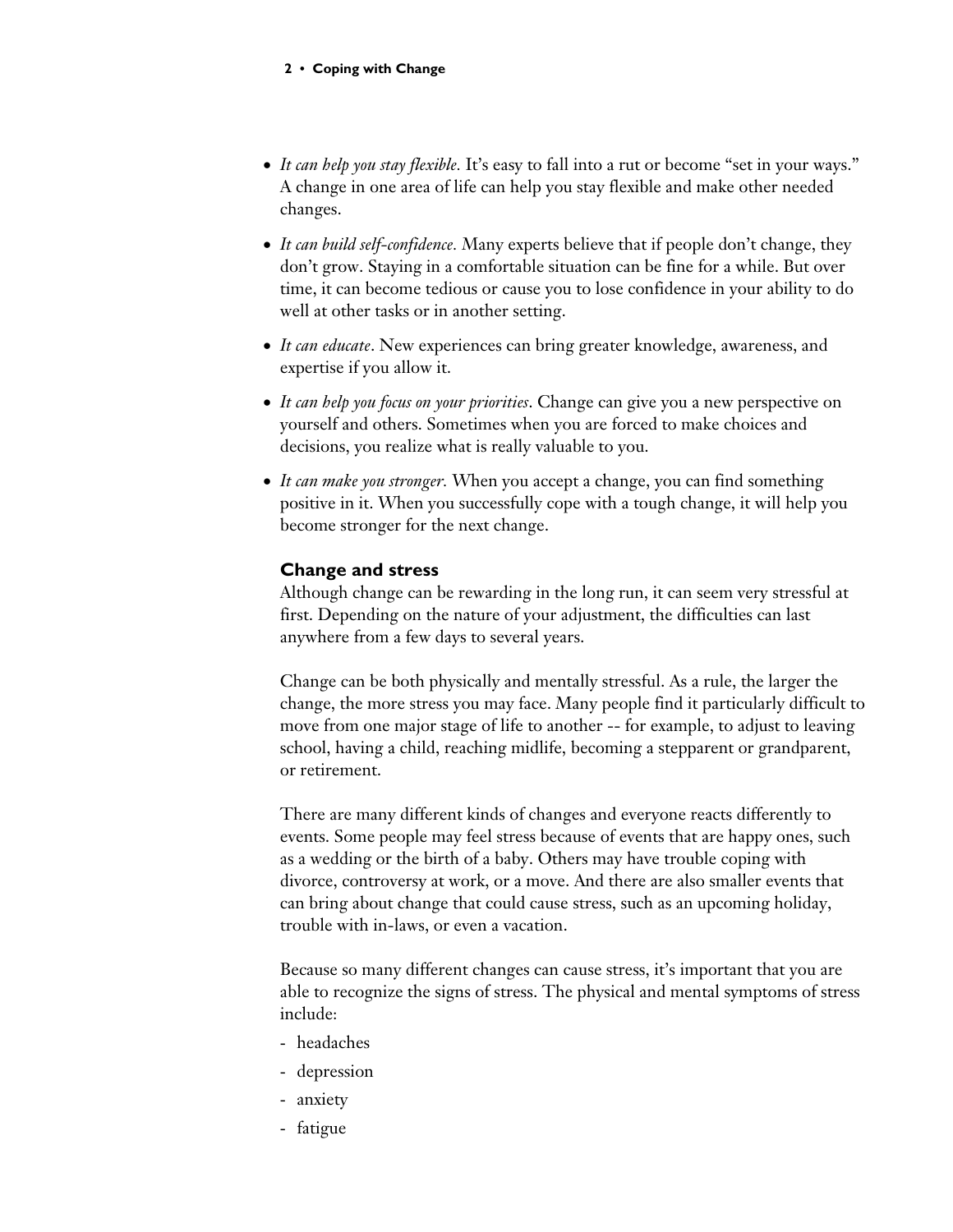#### **3** z **Coping with Change**

- overeating or loss of appetite
- insomnia
- mood swings
- poor concentration
- stomachaches or other digestive problems
- neck- and backaches
- dental problems such as grinding teeth at night
- alcohol or drug abuse
- eating disorders
- heart trouble
- sexual problems

If you keep having these symptoms long after a change has occurred, you may want to talk to a doctor or counselor about ways to cope with stress.

#### **Helpful tips on coping with change**

Change is usually easier to accept if you feel confident that you can deal smoothly with new experiences. Here are some tips:

- *Anticipate change.* Take steps to avoid becoming rigid and afraid of new experiences. Throughout life, keep making friends, exploring a variety of interests and activities, and accepting new challenges at work.
- *Take care of your physical and emotional health.* If you're facing a big change, take extra care to eat a healthy diet, exercise regularly, get enough sleep, and limit your alcohol consumption.
- *Learn some relaxation techniques.* You might find it helpful to take a yoga class or listen to relaxation tapes, which are available at most bookstores and public libraries. Or set aside a few minutes each day (in the morning, at night, or on your lunch hour) to visualize yourself remaining calm and happy.
- *Keep an open mind.* Try not to jump to conclusions about the change you're facing. Just because you haven't done something before doesn't mean you won't like it.
- *Gather information.* The most stressful thing about change may be the uncertainty it brings. To ease your anxieties learn as much as you can about what you'll be facing. Do research on the Internet or at the library. Talk to friends and fellow service members who've faced the same kind of change and ask what helped them the most in dealing with it. Or read a book such as *Who Moved My Cheese?* (Simon & Schuster, 1998) by Spencer Johnson, which talks about different styles of coping with change.